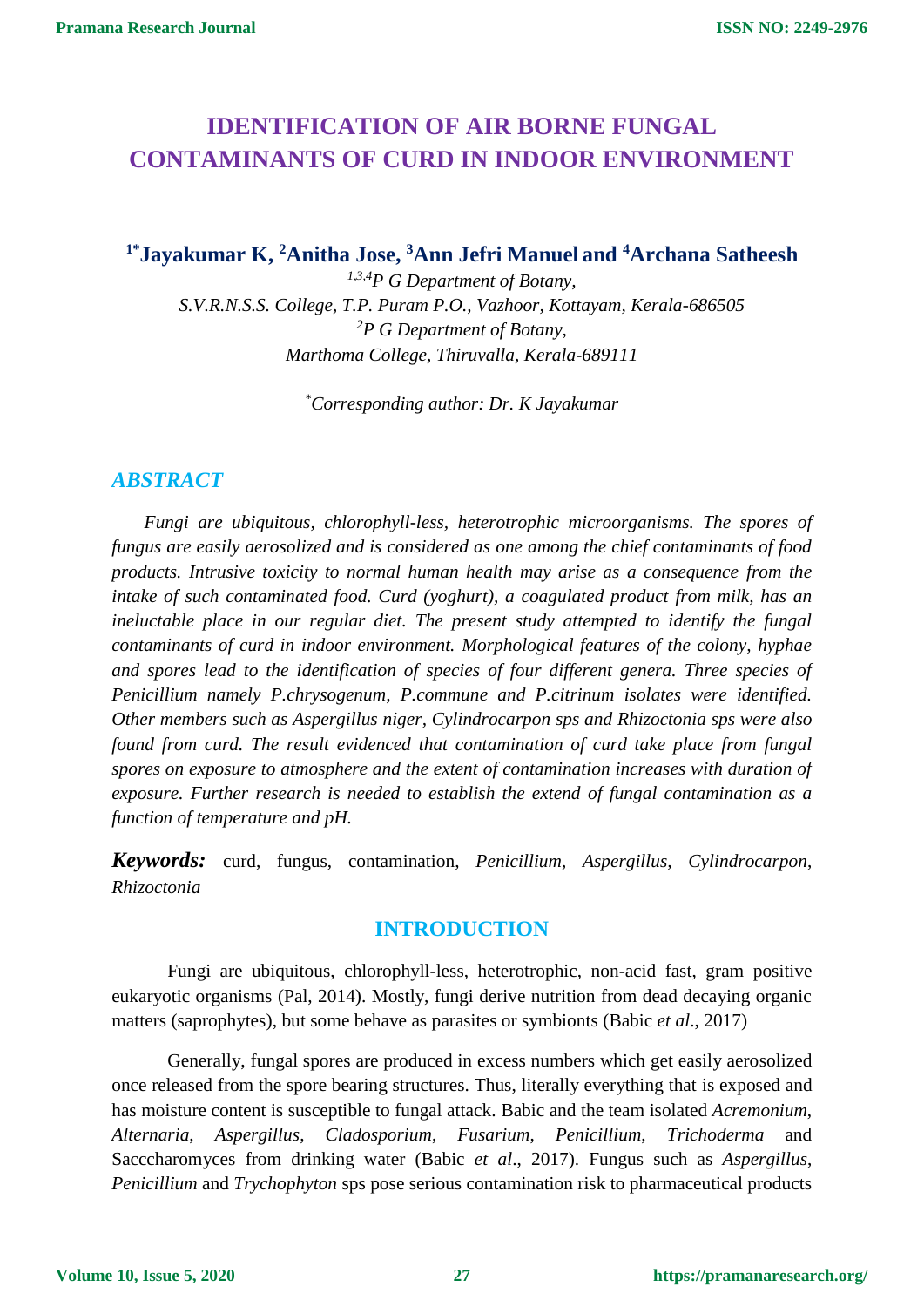(Vijayakumar *et al*., 2012). *Penicillium*, *Chaetomium*, *Ulocladium*, *Aspergillus*, *Stachybotrys*, *[Alternaria](https://www.sciencedirect.com/topics/immunology-and-microbiology/alternaria)*, *Cladosporium*, *Acremonium*, *[Paecilomyces](https://www.sciencedirect.com/topics/immunology-and-microbiology/paecilomyces)*, *[Trichoderma](https://www.sciencedirect.com/topics/immunology-and-microbiology/trichoderma)* and Phoma are deteriorating agents of building materials (Li and Yang, 2004). Eidi *et al*., (2016) isolated *Aspergillus*, *Penicillium*, *Yeast*, *Alternaria*,*Cladosporium*, *Stemphylium*, *Ulocladium*, *Stachyb otrys*, *Basidiobolus* and *Exophiala* from nasal cavity and indoor building environments of healthy subjects.

Several studies had encountered fungal contaminants from food samples and its consumption pose serious health risks. *Alternaria, Curvularia, Drechslera, Chaetomium, Epicoccum, Fusarium, Cladosporium, Nigrospora, Pithomyces, Trichoderma*, *Ulocladium*, *Aspergillus* and *Penicillium* are the common food and feed stuffs contaminants found in atmosphere [\(Udagawa,](https://www.jstage.jst.go.jp/search/global/_search/-char/en?item=8&word=Shun-ichi+Udagawa) 1979). Sakai *et al*., (2004) detected *Aspergillus*, *Cladosporium* and *Penicillium* from bakery products and beverages and the victims complained of nausea, vomiting, diarrhea and stomach ache after consumption.

Milk and its products are vital source of nutrition for human health and hence billions of people consume it every day (Pal, 2014). Mostly, moulds (filamentous, muticellular and aerobic) and yeast (unicellular and facultative anaerobic) are associated with milk and milk product spoilage. Presence of fungal contaminants such as *Cladosporium*, *Penicillium*, *Saccharomyces* and *Aspergillus* from butter and *Penicillium* from cheese were previously reported (Pal, 2014). *Aspergillus*, *Penicillium*, *Geotrichum*, *Mucor*, *Cladosporium* and *Curvularia* were detected in milk and yoghurt (El-Diasty, *et al*., 2008). Contamination by *Aspergillus* sps, *Fusarium* sps and *Penicillium* sps are often associated with serious health hazards as they release toxic compound mycotoxins into the medium which interfere with human health (Pal, 2014).

Curd (yoghurt), a coagulated product from milk, has an inevitable place in our daily diet. Nearly, one sixth of milk is consumed as curd (Pal, 2014). Many factors are responsible for contamination of milk and other milk products. Fungal contaminants can enter from air, equipments or from packaging materials making it unfit for consumption. Further, the composition of fungus in environment may vary from place to place. So, it is necessary to know the potential fungal contaminants in immediate surroundings to take proper preventive steps. Thus, the present study attempted to isolate and identify the air borne fungal contaminants of curd present in indoor conditions.

### **MATERIALS AND METHODS**

#### **Study material**

Fresh curd (stock) obtained from local market (Kottayam, Kerala) was used as the study material. Three set of petriplates (set 1,2 and 3) were categorized with 5 plates in each set. To each added 20 ml of curd from stock. All set of plates were exposed to atmosphere so that fungal spores in air may fall on curd. Set 1, 2 and 3 plates were exposed for 1, 5 and 10 hrs respectively. After exposure all the set of plates were kept inside sterilized refrigerator at 8℃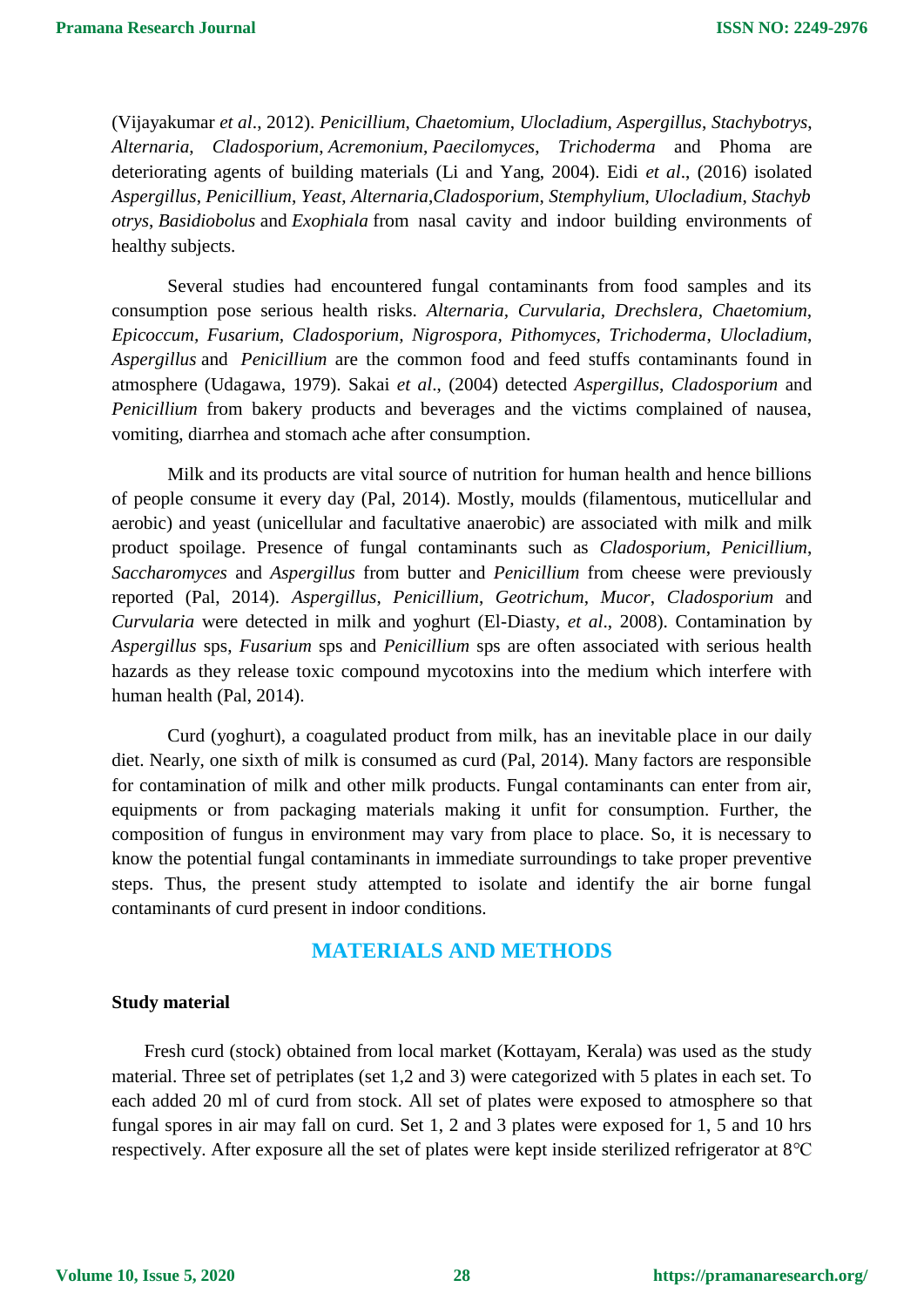for 20 days. Evaluation of colony development were made on every  $5<sup>th</sup>$  day. Unexposed curd was used as standard.

### **Culture medium preparation**

Culture vessels, plates were sterilized by hot air oven at 160°C for 2 hours.The composition of sabouraud dextrose agar (SDA) medium consisted of peptone (1g), dextrose (0.4g), agar (2.4g) in 100ml distilled water (Nagano *et al*., 2008). The pH of the medium was adjusted to 5.6 and boiled the medium to dissolve the agar properly. Autoclaved the mixture at 121°C for 15 minutes and cooled at 45 to 50°C. The medium was then poured into sterilized petridishes.

#### **Transferring sample into cultural medium, sub culturing and establishing pure culture**

Fungal samples from each colonies developed on curd were streaked on separate SDA containing petriplates using sterilized loops. Petriplates were incubated at 30°C for 4 days. Isolated colonies were sub cultured on SDA plates to establish pure culture.

#### **Morphological studies of the fungal colony**

Colony morphology and microscopic characteristics on cotton blue staining were used for identification (Heritage and Killington, 1996).

#### **Statistical analysis of result.**

Experiments were carried out in triplicates. Results were expressed as mean value±standard error.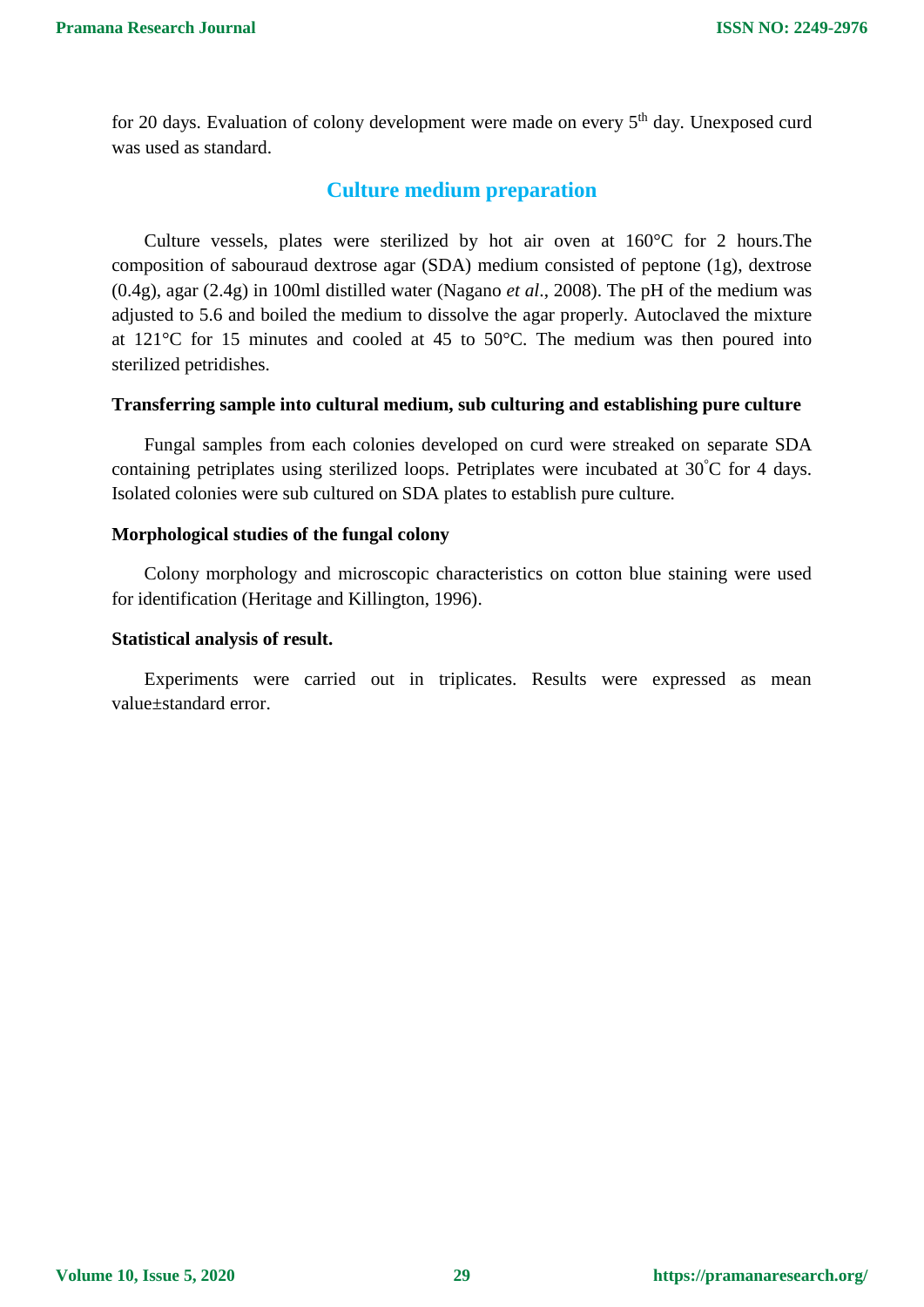### **RESULTS AND DISCUSSION**

All three set of curd samples exhibited development of fungal colonies from the  $10<sup>th</sup>$ day onwards. The number of species recovered from each set showed variation. More colonies identified from set 3 followed by set 2 and set 1 i.e., the number increased with increase in time of exposure (Fig. 1).





Pure colonies of six distinct fungal samples were observed. Three of the plates (a,b and c) shared more or less similar features on primary observation as shown in Fig 2.



**Fig.2a,b,c:** Pure colonies of three fungal species

Colonies in all the three plates (a,b and c) exhibited rapid growth. Morphologically, colonies found to be flat and velvety in texture. Though the colour of colonies in the initial stage observed as white later it turned blue green, gray green, olive gray, yellow or pinkish with time.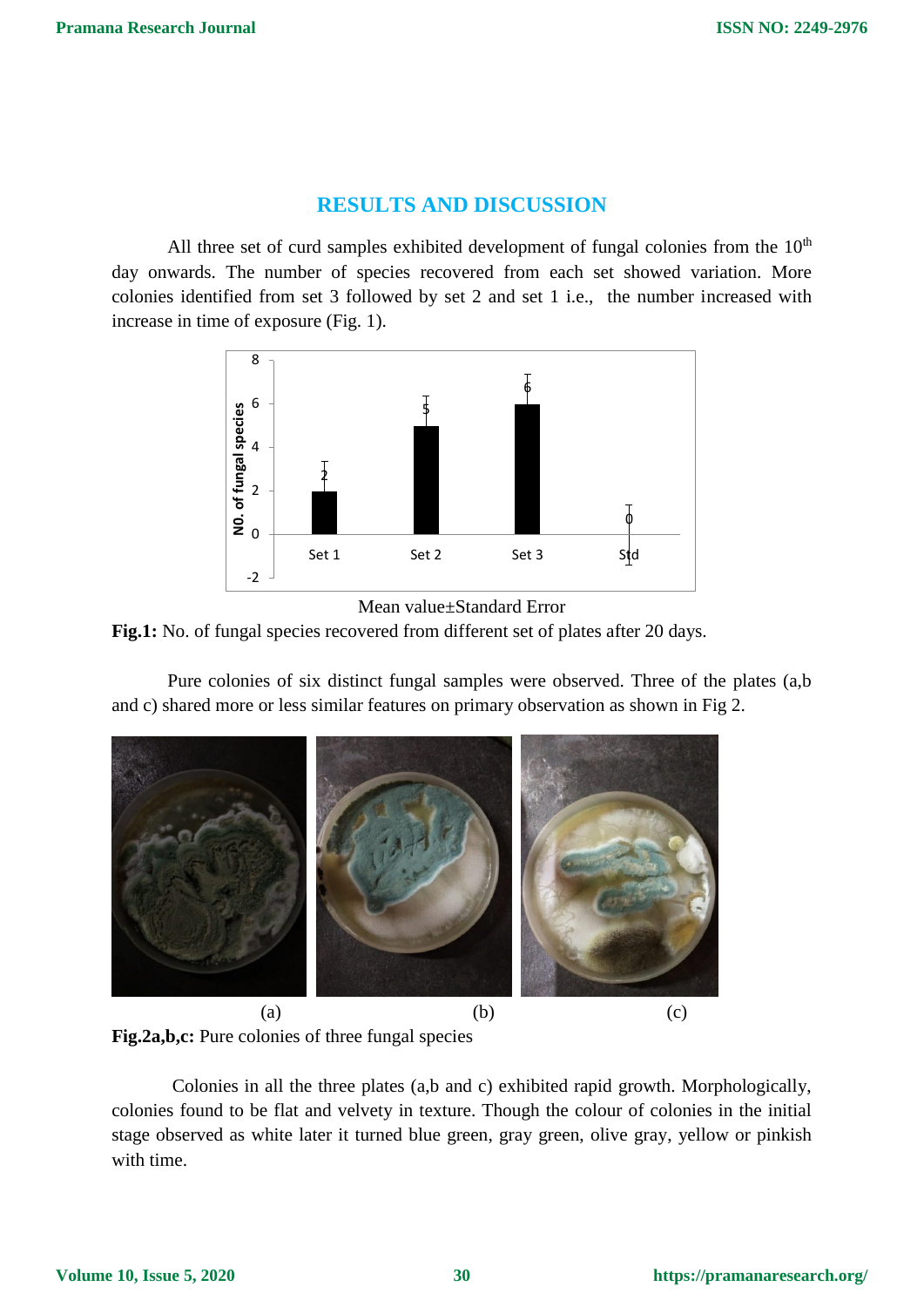Plate "a" on microscopic observation exhibited filamentous, septate, hyaline hyphae with dry chains of conidiospores from brush-shaped [conidiophores.](https://en.wikipedia.org/wiki/Conidiophores) The penicilli were terverticillate in branching. The colour of conidia ranged from blue to blue-green and were spherical to elliptical in shape. Conidiophore was visible arising from a foot cell. The tip of the stalk or conidiophore was swollen forming the vesicle. Sterigmata arise from the vesicle and its distal end bears long chains of smooth, unicellular and unbranched conidia (Fig. 3). Morphologically, the colonies appeared velvety and sulcate, with blue-green colour and white border. The reverse side of the colonies showed yellow coloration. The colony and microscopic morphological features shows the sample in plate "a" is *Penicillium chrysogenum.*



**Fig.3:** Cotton blue stained hyphae with condiospores of *P*. *chrysogenum*

Plate "b" also exhibited similar characters as that of plate "a". The mycelium was filamentous, and septate. The colonies were initially white but later turned into gray-blue green in colour with white border. The colony surface appeared velvety and sulcate. The reverse side of the colonies was yellowish-cream in colour. Microscopic examination revealed that the penicilli were biverticillate meaning that the conidiophore can branch and the metulae and phialides extend from these branches (ie., each branch arising from conidiophore (stipe) branches once and then have a fruiting structure involving metulae and phialides). Metulae found longer than phialides. The phialides were flask shaped with globose (round) to sub-globose conidia (Fig. 4). The conidia were smooth walled and had a greenish-yellow colour. The morphological and cultural characters were found similar to that of *P*. *citrinum.*



**Fig.4:** Cotton blue stained hyphae with condiospores of *P*. *citrinum*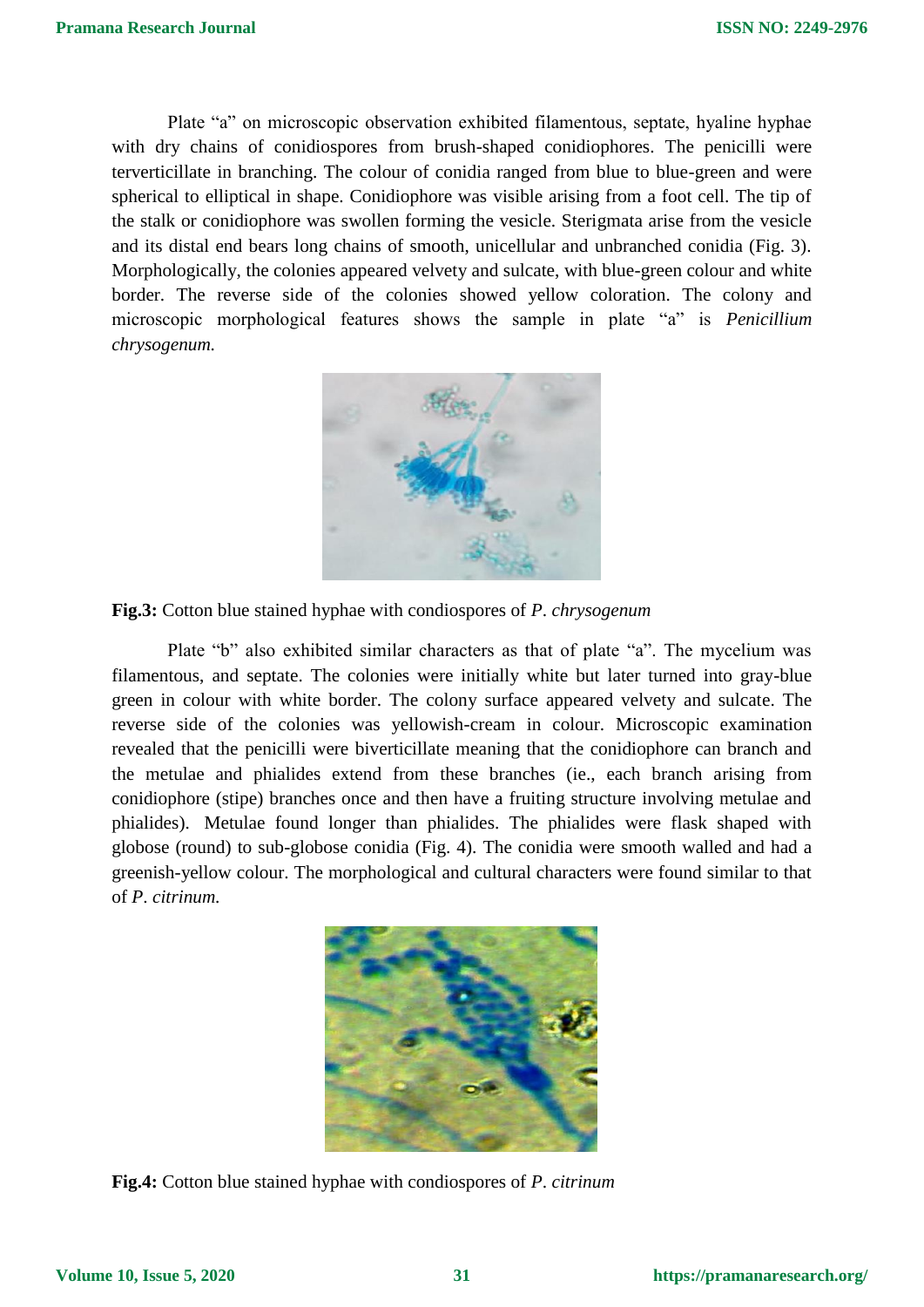Plate "c" showed fast mycelial growth in medium. Morphologically colonies were soft, velvety and grey blue in colour with white margin. The underside of colonies found to be yellow coloured. Smooth and spherical conidiospores were borne in disordered chains on [conidiophores](https://en.wikipedia.org/wiki/Conidiophores) with rough-walled [stipes.](https://en.wikipedia.org/wiki/Stipes) The conidium-bearing stalks were either produced singularly or in bundled groups known as [fascicles](https://en.wikipedia.org/wiki/Fascicle_(botany)) (Fig. 5). Conidia were dull grey green or grey turquoise in colour. The morphological and cultural characters helped to distinguish the sample as *P*. *commune*. These observations are in tune with the descriptions of *P*. *chrysogenus*, *P*. *citrinum* and *P*.*commune* made by Ehgartner *et al*., (2017), Houbraken *et al*., (2010) and Bandh *et al*., (2011) respectively.





Fourth culture were filamentous and colony exhibited a dark brown colour. On microscopic observation smooth walled conidiophore appeared slightly darkish with dark brown globose conidial head. Conidia liberated from biserite conidial head were dark brown in colour and had a rough surface (Fig. 6). These morphological characters are peculiar to *Aspergillus niger* (Zulkifli and Zakaria, 2017).



**Fig.6:** Cotton blue stained hyphae with condiospores of to *Aspergillus niger*

Fifth culture showed fast growth, hyaline and woolly colony. Phialides were simple and cylindrical. Macro-conidia smooth walled, cylindrical, straight with oval or flat base and unicelled (Fig. 7). Chlamydospores were thick walled. These features are the characteristics of *Cylindrocarpon* and are similar to the description made by Kid *et al*., (2016).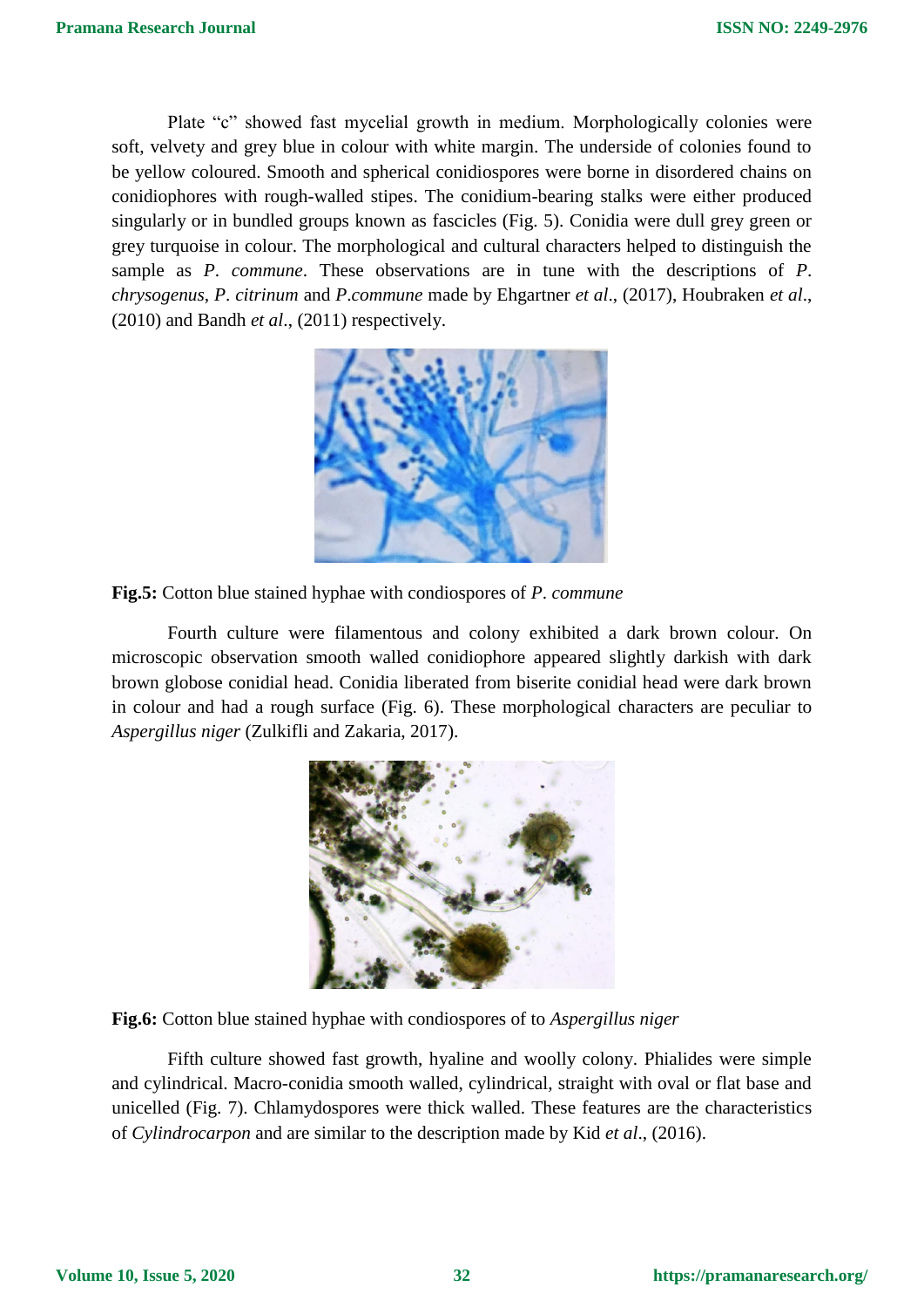

**Fig.7:** Cotton blue stained hyphae with condiospores of *Cylindrocarpon* sps

Sixth fungal culture were filamentous, branched and brownish in colour. Multinucleate, septate hyphae exhibited branching at right angle just above the distal septum. Branches had septum just above near the point of origin. Dolipore septum and absence of clamp connection reveals the identity of sample as *Rhizoctonia* (Fig. 8). These observations is in accordance with the findings of Al-Fadhal *et al*., (2019)





*Penicillium chrysogenum*, *P*.*commune*, *P*.*citrinum* were recovered from set 3 plates on 10th day whereas colonies of *Aspergillus niger*, *Cylindrocarpon* and *Rhizoctonia* appeared on  $15<sup>th</sup>$  day. (Fig 9).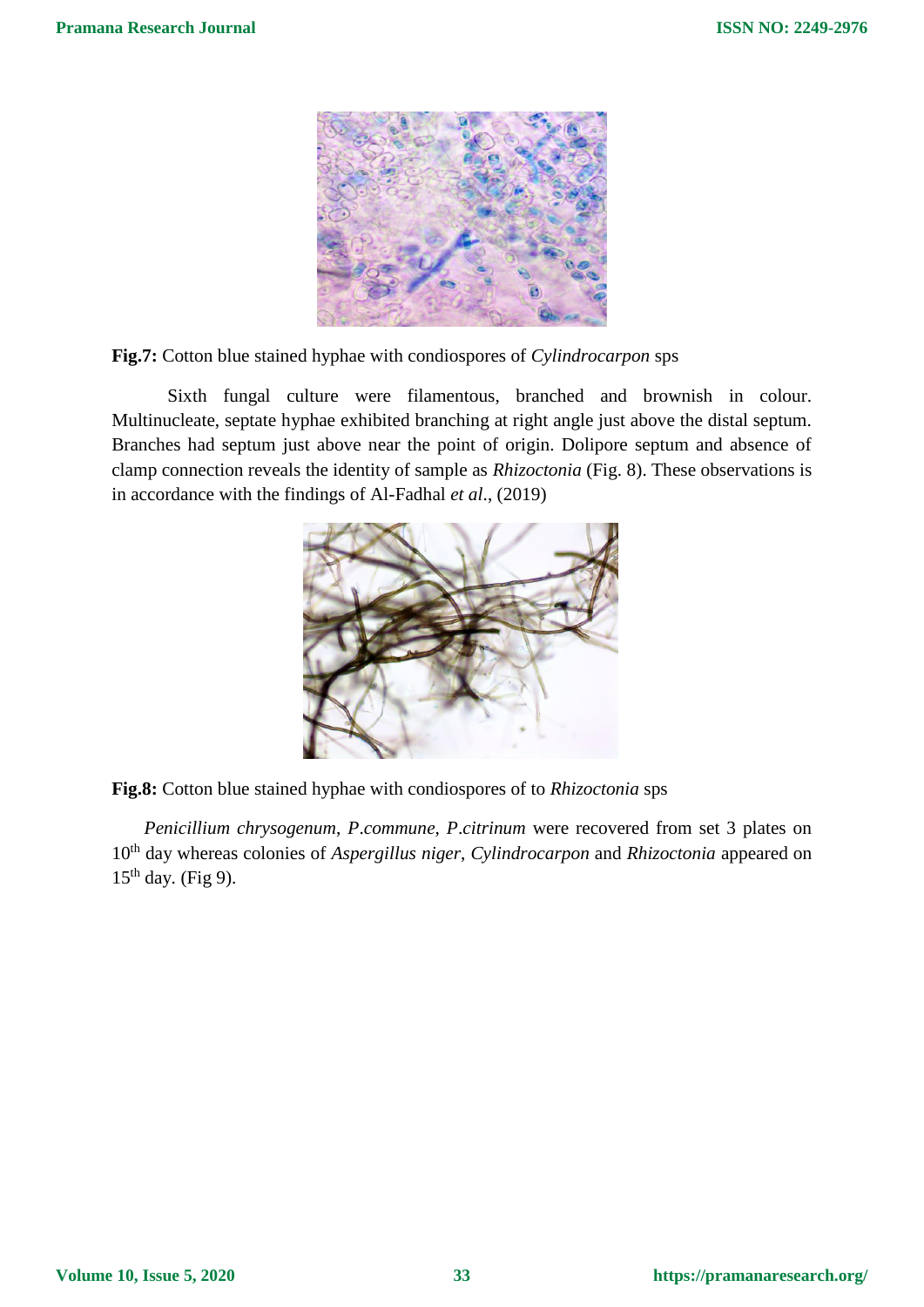



**Fig. 9:** No. of fungal species recovered from set 3 of plates on 5th, 10th, 15th and 20th days.

*Penicillium chrysogenum*, *P*.*commune*, *P*.*citrinum*, *Aspergillus niger*, *Cylindrocarpon*, *Rhizoctonia* are the fungal contaminants identified from curd in this study. *Penicillium* sps and *Aspergillus* comes under Trichocomaceae (division-Ascomycota), whereas *Cylindrocarpon* falls in Nectriaceae (Ascomycota) and *Rhizoctonia* in Ceratobasidiaceae (Basidiomycota). Previous reports infer association of all the three *Penicillium* sps and *Aspergillus niger* with food spoilage. *P*.*chrysogenum* is ubiquitous in indoor air, dust and damp building materials. It is prevalent in regions with [temperate](https://en.wikipedia.org/wiki/Temperate) and [subtropical](https://en.wikipedia.org/wiki/Subtropical) climate and can even found growing on salted food products and a main responsible factor for the deterioration of food quality (Houbraken *et al*., 2011). *P.citrinum* has a worldwide distribution and is [anamorphi](https://en.wikipedia.org/wiki/Anamorph)c and [mesophilic](https://en.wikipedia.org/wiki/Mesophilic) in nature. *P*.*citrinum* is often seen on several fruits and occasionally on [tropical spices](https://en.wikipedia.org/wiki/Spices) and [cereals](https://en.wikipedia.org/wiki/Cereals) (Olagunju *et al*., 2018). *P.commune* is commonly associated with spoilage of food materials such as cheese, meat, nuts, margarine, fermented sausages, yogurt, sour cream, lactose powder, and high fat-filling cakes (Pitt and Hocking, 2009). Interestingly, besides food products, *P*. *commune* has also been isolated from disposed used oil [\(Esmaeili and Sadeghi, 2014\).](https://en.wikipedia.org/wiki/Penicillium_commune#cite_note-Esmaeili-15) Only few reports available regarding *Cylindrocarpon* and *Rhizoctonia* as food contaminants. In New Zealand, *Cylindrocarpon* is considered as one of the the main post harvest pathogens of Kiwi fruits (Burdon and Lallu, 2011). Generally, *Cylindrocarpon* is well known as a pathogen of several plants. Root-rot and rusty root diseases of ginseng crops are cause by *Cylindrocarpon destructans* var. *destructans* [\(Farh](https://www.sciencedirect.com/science/article/pii/S1226845316301774#!) *et al*., 2018 ). Similarly, *Rhizoctonia* has a well reputation of causative organism of several serious plant diseases rather than a contaminant of food. *Rhizoctonia* is associated with seedling damping-off disease (Feher, 1993), root diseases in *Asparagus* and carrot (Blancard, 2012), dry and wet root rot disease of chickpea (Knights and Hobson, 2016), root rot disease of *Solanum sessiliflorum* (Duarte, 2011) and sheath blight of rice (Liang *et al*., 2015).

Several health complications were previously reported concomitant with consumption of fungal contaminated foods. Mok *et al*., (1997) reported *P*.*citrinum* infection causing fatal pulmonary and pericardial complications in an immuno-compromised host. The asexual spores produced by *P*. *chrysogenum* are considered as human allergens (Shen *et al*., 2003). *P*.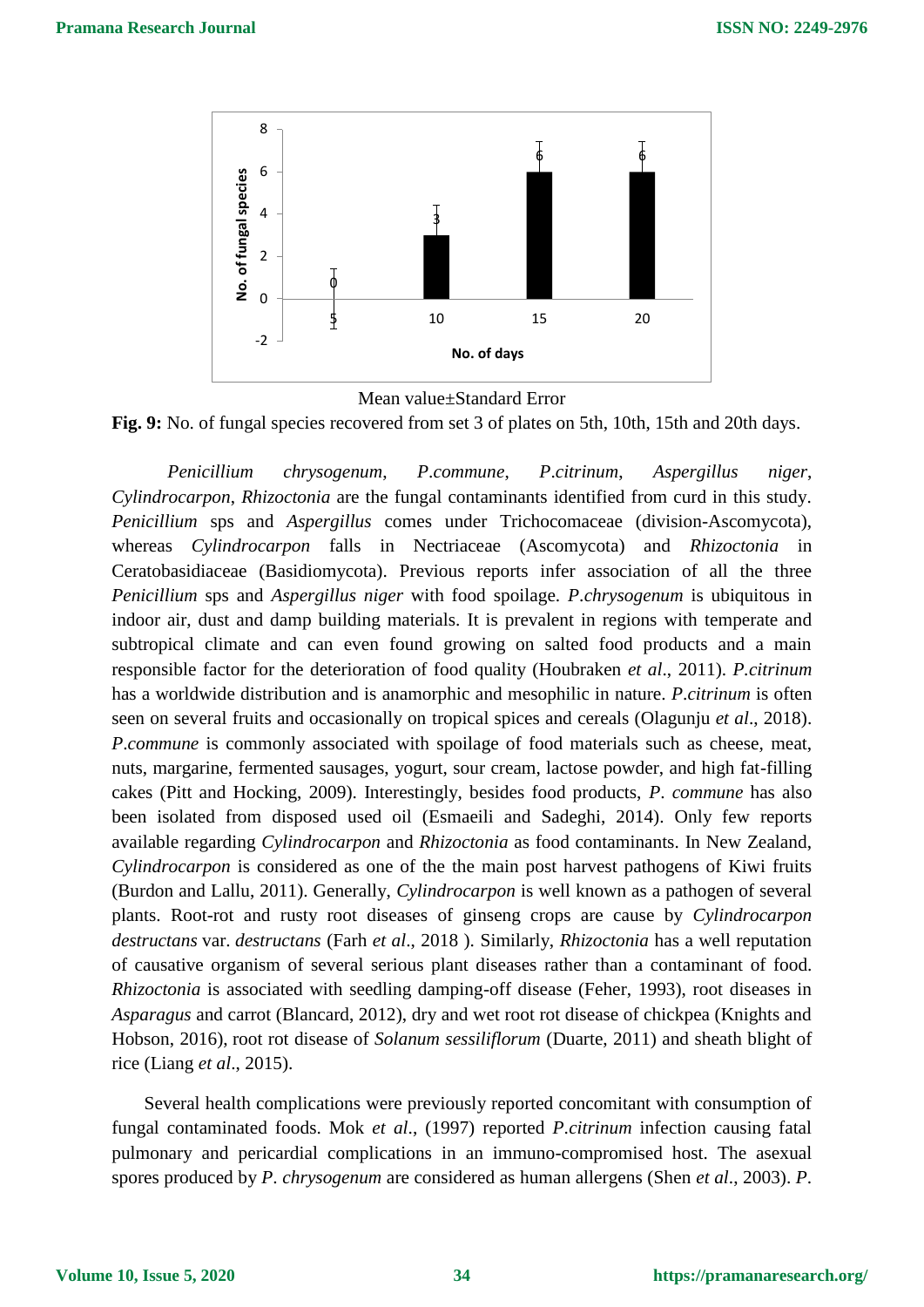*commune* known to produce mycotoxins such as [cyclopiazonic acid](https://en.wikipedia.org/wiki/Cyclopiazonic_acid) and [regulovasine](https://en.wikipedia.org/w/index.php?title=Regulovasine&action=edit&redlink=1) A and B and it is the only species capable of producing neurotoxins [penitrem A](https://en.wikipedia.org/wiki/Penitrem_A) and [roquefortine](https://en.wikipedia.org/wiki/Roquefortine) (Wagener *et al*., 1980). *A*. *niger* also has harmful effects on animals. A few studies reported *A*. *niger* as potential causative agent of pneumonia (Person *et al*., 2010). *Cylindrocarpon* in human, is associated with post traumatic keratitis, athlete's foot, mycetoma following injury and peritonitis (Champa *et al*., 2013). *Rhizoctonia solani* is associated with extensive human mycosis (Kaore *et al*., 2012).

*Aspergillus*, *Fusarium*, *Alternaria*, *Penicillium*, *Cladosporium*, *Eurotium*, *Mucor*, *Rhizopus*, and *Emericella* are some of the common contaminants found in food [\(Kocic-](https://www.researchgate.net/scientific-contributions/73903865_Suncica_Kocic-Tanackov)[Tanackov](https://www.researchgate.net/scientific-contributions/73903865_Suncica_Kocic-Tanackov) and [Dimic,](https://www.researchgate.net/scientific-contributions/74392812_Gordana_Dimic) 2013). In the present work *Penicillium chrysogenum*, *P.commune*, *P.citrinum*, *Aspergillus niger*, *Cylindrocarpon* and *Rhizoctonia* were identified from curd (yoghurt). Fungi, besides being serious contaminants of agricultural products, deteriorate the quality of food stuffs as well. Secondary metabolites released from certain fungus are highly toxic and the syndromes caused are collectively called mycotoxicoses (Babic *et al*., 2017; [\(Kocic-Tanackov](https://www.researchgate.net/scientific-contributions/73903865_Suncica_Kocic-Tanackov) and [Dimic,](https://www.researchgate.net/scientific-contributions/74392812_Gordana_Dimic) 2013). Mycotoxins from filamentous fungi such as Aspergillus, Fusarium and Penicillium are harmful to animals and humans. Mycotoxins namely Ochratoxin and aflatoxin are potent carcinogens. Fumonisins (mycotoxin) are associated with equine leuko-encephalomalacia and porcine pulmonary oedema syndrome. These toxins get into the body through the consumption of food contaminated by Fusarium sps (Adeyeye, 2016). Further, considering the fact that some mycotoxins are heat resistant augment the risk of food poisoning from the ingestion of fungal contaminated food particles [\(Kocic-Tanackov](https://www.researchgate.net/scientific-contributions/73903865_Suncica_Kocic-Tanackov) and [Dimic,](https://www.researchgate.net/scientific-contributions/74392812_Gordana_Dimic) 2013).

# **CONCLUSION**

Present study aimed at isolation and characterization of potent air borne fungal contaminants of curd from indoor environment. Fungal colonies developed on curd were streaked on sabouraud dextrose agar plates for developing pure cultures. Pure colonies of six fungus were obtained. Morphology based studies and cotton blue staining lead to the identification of the colonies as *Penicillium chrysogenum*, *P*. *citrinum*, *P*. *commune, Aspergillus niger, Cylindrocarpon* sps *and Rhizoctonia* sps. Previous reports shows most of these members have deleterious effect on normal human health conditions. The result evidenced that contamination of curd take place from fungal spores on exposure to atmosphere and the degree of contamination increases with duration of exposure. The toxicity resulting from the intake of contaminated food also vary depending upon the species involved. Thus it is recommended to restrain from the usage of curd which were exposed to external environment. Further research is needed to establish the extend of fungal contamination as a function of temperature and pH.

### *REFERENCE*

*1. Adeyeye, S.A.O. Fungal mycotoxins in foods: a review. Cogent Food Agric., 2016, 2(1): 1- 11.*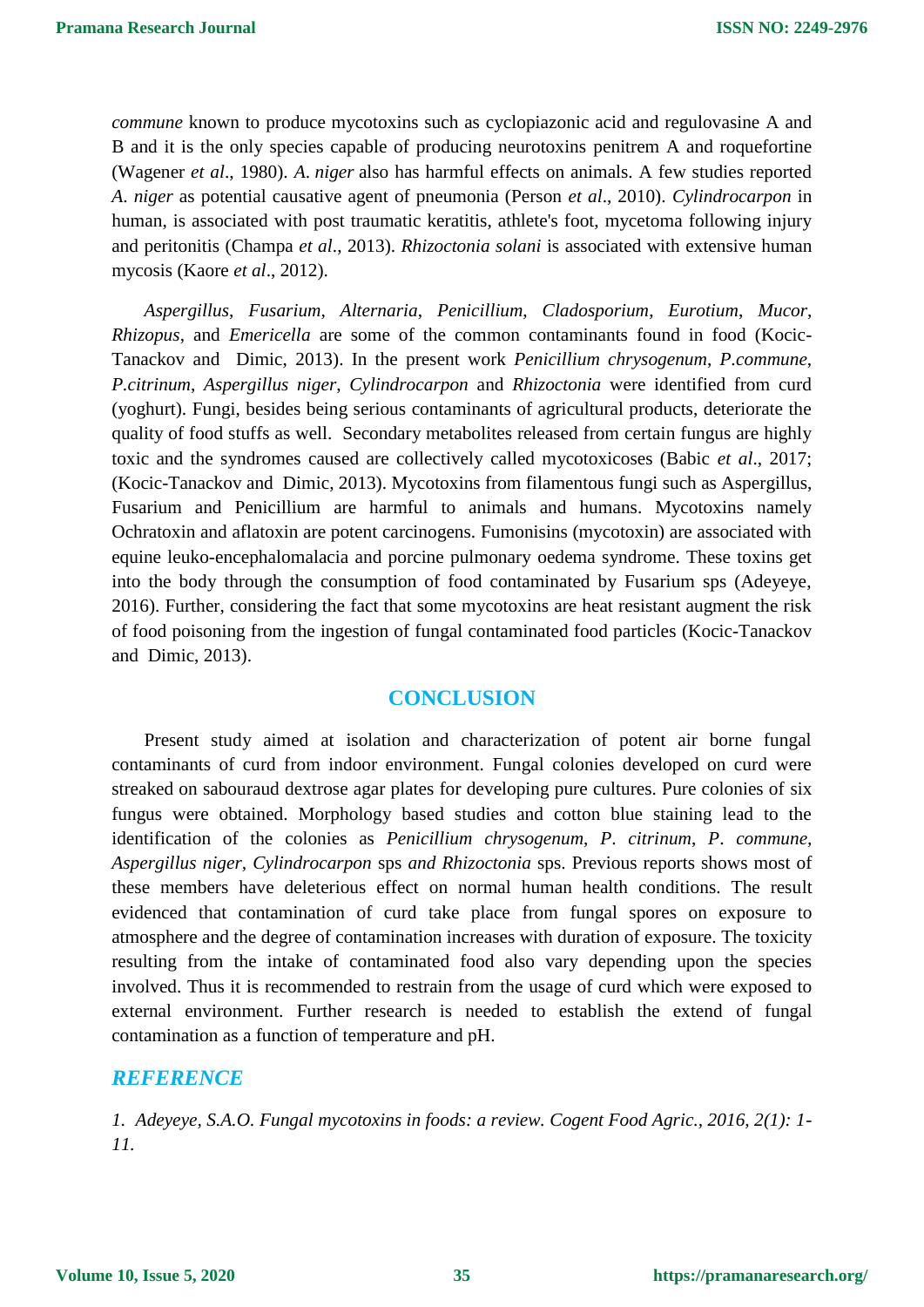*2. Al-Fadhal, F.A., AL-Abedy, A.N., Alkhafije, D.A. Isolation and molecular identification of Rhizoctonia solani and Fusarium solani isolated from cucumber (Cucumis sativus L.) and their control feasibility by Pseudomonas fluorescens and Bacillus subtilis. Egypt J Biol Pest Co., 2019, 29(47): 1-11.*

*3. [Babic,](https://www.ncbi.nlm.nih.gov/pubmed/?term=Novak%20Babi%26%23x0010d%3B%20M%5BAuthor%5D) M.N., [Gunde-Cimerman,](https://www.ncbi.nlm.nih.gov/pubmed/?term=Gunde-Cimerman%20N%5BAuthor%5D) N., [Vargha,](https://www.ncbi.nlm.nih.gov/pubmed/?term=Vargha%20M%5BAuthor%5D) M., [Tischner,](https://www.ncbi.nlm.nih.gov/pubmed/?term=Tischner%20Z%5BAuthor%5D) Z., [Magyar,](https://www.ncbi.nlm.nih.gov/pubmed/?term=Magyar%20D%5BAuthor%5D) D., [Veríssimo,](https://www.ncbi.nlm.nih.gov/pubmed/?term=Ver%26%23x000ed%3Bssimo%20C%5BAuthor%5D) C., [Sabino,](https://www.ncbi.nlm.nih.gov/pubmed/?term=Sabino%20R%5BAuthor%5D) R., [Viegas,](https://www.ncbi.nlm.nih.gov/pubmed/?term=Viegas%20C%5BAuthor%5D) C., [Meyer,](https://www.ncbi.nlm.nih.gov/pubmed/?term=Meyer%20W%5BAuthor%5D) W., and [Brandao,](https://www.ncbi.nlm.nih.gov/pubmed/?term=Brand%26%23x000e3%3Bo%20J%5BAuthor%5D) J. Fungal contaminants in drinking water regulation? a tale of ecology, exposure, purification and clinical relevance. [Int J](https://www.ncbi.nlm.nih.gov/pmc/articles/PMC5486322/)  [Environ Res Public Health.](https://www.ncbi.nlm.nih.gov/pmc/articles/PMC5486322/), 2017, 14(6): 1-44.*

*4. Bandh, S.A., Kamili, A.N., and Ganai, B.A. Identification of some Penicillium species by traditional approach of morphological observation and culture. Afr J Microbiol Res., 2011, 5(21): 3493-3496.*

*5. Barcus, A.L., Burdette, S.D., Herchline, T. Intestinal invasion and disseminated disease associated with Penicillium chrysogenum. Ann Clin Microbiol Antimicrob., 2005, 4(1): 1-4.*

*6. Blancard D. Diagnosis of parasitic and nonparasitic disease, Tomato diseases. 2nd edition. Academic press, Netherland, 2012, Pp. 35-411.* 

*7. [Burdon,](https://www.sciencedirect.com/science/article/pii/B9781845697358500140#!) J., [Lallu,](https://www.sciencedirect.com/science/article/pii/B9781845697358500140#!) N. Kiwifruit (Actinidia spp.). In: Yahia, E. (Ed.), [postharvest biology and](https://www.sciencedirect.com/science/book/9781845697358)  [technology of tropical and subtropical fruits](https://www.sciencedirect.com/science/book/9781845697358) cocona to mango, vol. 3. Woodhead Publishing Series in Food Science, Technology and Nutrition, 2011, Pp. 326-360.*

*8. [Champa,](https://www.ncbi.nlm.nih.gov/pubmed/?term=Champa%20H%5BAuthor%5D&cauthor=true&cauthor_uid=24432217) H., [Sreeshma,](https://www.ncbi.nlm.nih.gov/pubmed/?term=Sreeshma%20P%5BAuthor%5D&cauthor=true&cauthor_uid=24432217) P., [Prakash,](https://www.ncbi.nlm.nih.gov/pubmed/?term=Yegneswaran%20Prakash%20P%5BAuthor%5D&cauthor=true&cauthor_uid=24432217) P.Y., [Divya,](https://www.ncbi.nlm.nih.gov/pubmed/?term=Divya%20M%5BAuthor%5D&cauthor=true&cauthor_uid=24432217) M. Cutaneous infection with Cylindrocarpon lichenicola. [Med Mycol Case Rep.](https://www.ncbi.nlm.nih.gov/pmc/articles/PMC3885963/), 2013, 2: 55-58.*

*9. Duarte, O. 1 - Cocona (Solanum sessiliflorum Dunal). In: Yahia, E. (Ed.), [postharvest](https://www.sciencedirect.com/science/book/9781845697358)  [biology and technology of tropical and subtropical fruits](https://www.sciencedirect.com/science/book/9781845697358) cocona to mango, vol. 3. Woodhead Publishing Series in Food Science, Technology and Nutrition, 2011, Pp. 1-7.*

*10. [Ehgartner,](https://www.ncbi.nlm.nih.gov/pubmed/?term=Ehgartner%20D%5BAuthor%5D&cauthor=true&cauthor_uid=28913699) D., [Herwig,](https://www.ncbi.nlm.nih.gov/pubmed/?term=Herwig%20C%5BAuthor%5D&cauthor=true&cauthor_uid=28913699) C., and [Fricke,](https://www.ncbi.nlm.nih.gov/pubmed/?term=Fricke%20J%5BAuthor%5D&cauthor=true&cauthor_uid=28913699) J. Morphological analysis of the filamentous fungus Penicillium chrysogenum using flow cytometry-the fast alternative to microscopic image analysis. [Appl Microbiol Biotechnol.](https://www.ncbi.nlm.nih.gov/pmc/articles/PMC5624980/), 2017, 101(20): 7675-7688.*

*11. Eidi, S., Kamali, S.A., Hajari, Z., Fata, A., Hosseini, R.F., Naseri, A., and Bakhshaee, M. Nasal and indoors fungal contamination in healthy subjects. Health Scope., 2016, 5(1): 1-5.*

*12. El-Diasty, E., and El-Kaseh, P. Microbiological monitoring of raw milk and yoghurt samples collected from El-Beida city. Arab J Biotechnol., 2008, 12: 57-84.* 

*13. Esmaeili, A., Sadeghi, E. The efficiency of Penicillium commune for bioremoval of industrial oil. Int J Environ Sci., 2014, 11: 1271-76*

*14. Farh, M.E., Kim, Y., Kim, Y., [Yang,](https://www.sciencedirect.com/science/article/pii/S1226845316301774#!) D. Cylindrocarpon destructans/Ilyonectria radicicola-species complex: causative agent of ginseng root-rot disease and rusty symptoms. [J Ginseng Res.](https://www.sciencedirect.com/science/journal/12268453), 2018, 42(1): 9-15.*

*15. [Feher,](https://www.sciencedirect.com/science/article/pii/B9780080408262500254#!) T. Watermelon: Citrullus lanatus (Thunb.), In: Kallo, G., Bergh, B.O. (Ed.), [Genetic Improvement of vegetable crops.](https://www.sciencedirect.com/science/book/9780080408262) Pergamon Press, Oxford, U.K, 1993, Pp. 295-311.*

*16. Heritage, J., Evans, E.G.V., Killington, K.A. Introductory microbiology. Cambridge University Press, New York, Melbourne, 1996, Pp. 100.*

*17. Houbraken, J., Frisvad, J.C., and Samson, R.A. Taxonomy of Penicillium citrinum and related species. Fungal Diversity., 2010, 44: 117-133*